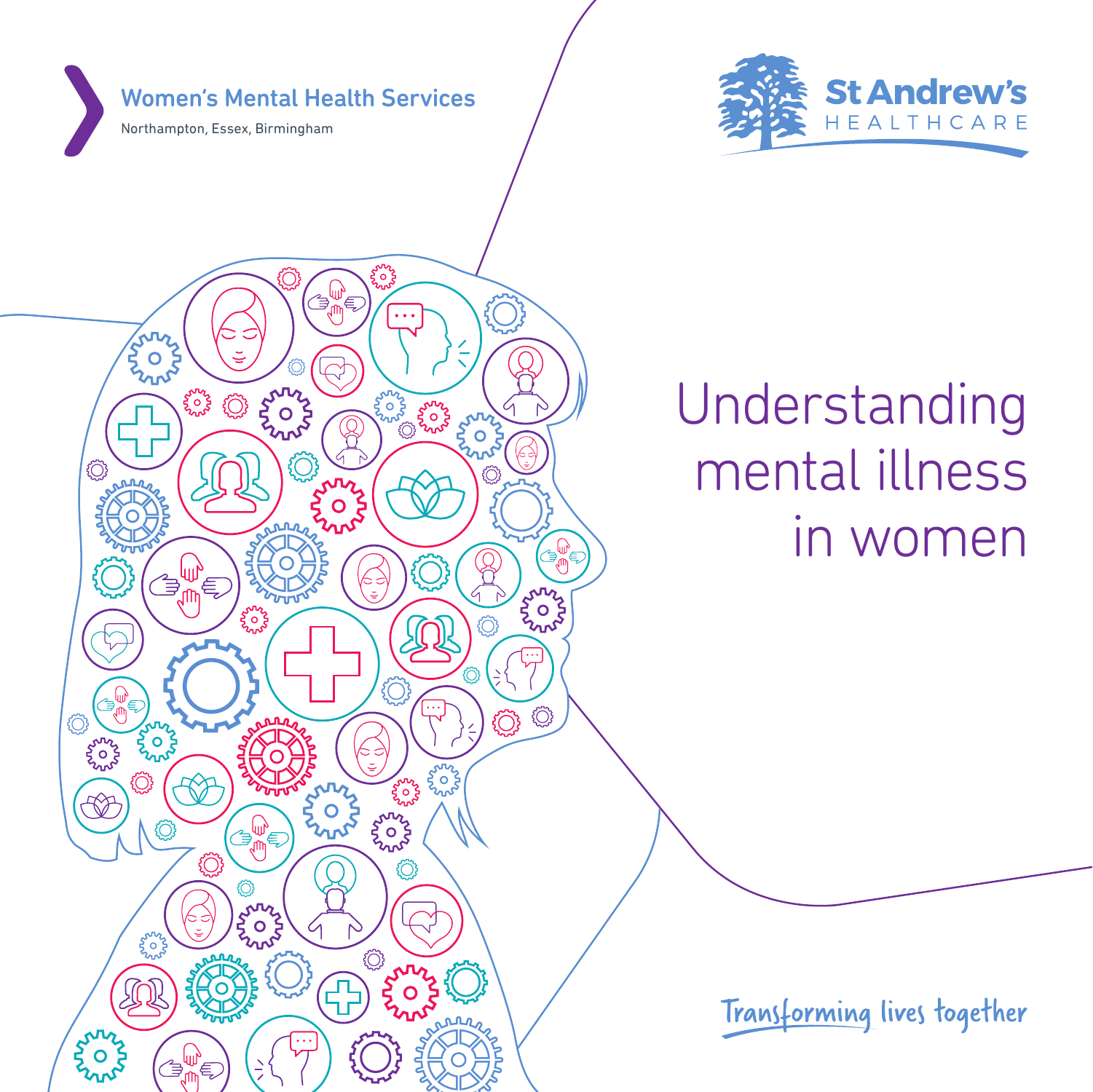## The complexities of mental illness in women

There are well documented psychological differences between men and women, resulting in clear differences in the presentation of mental health disorders between the genders.

#### Social factors

In addition to these psychological differences, women are both assigned and take on distinct social roles, resulting in them facing different social challenges to men.



#### These social factors can significantly impact a woman's mental wellbeing:

- increased stress as a result of assuming multiple roles such as parent, partner, paid worker, unpaid worker
- higher prevalence of depression, anxiety and social distress amongst women
- higher prevalence of sexual violence/abuse and domestic violence
- gender discrimination, including being overrepresented in low income jobs and underpaid compared to men
- higher likelihood of living in poverty and suffering hunger and malnutrition.

There is a positive relationship between the frequency and severity of these social differences and the frequency and severity of mental health problems in women.

This results in women presenting with greater complexities and heightened vulnerability compared to men, and the likelihood of being diagnosed with three or more mental health conditions.\*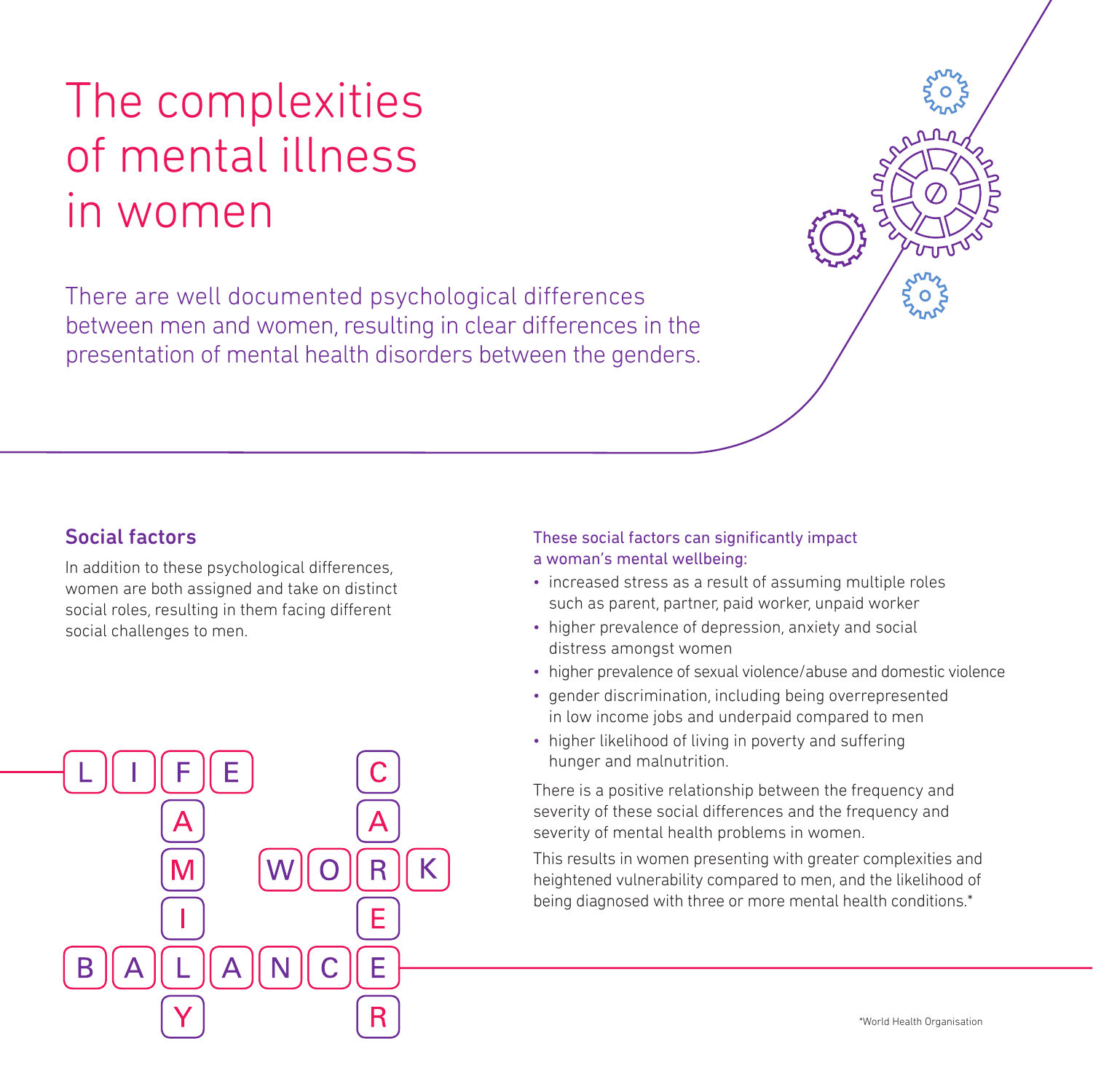## How specialist services for women support recovery

A compounding issue to the gender differences is that women represent a small minority within a mental health system primarily designed for men. The result can be that their specific gender needs are often poorly acknowledged and met.

Treatment for women suffering with mental illness needs to be sensitive to their needs. Failure to acknowledge this and make the relevant adaptations to their care can intensify a woman's feelings of powerlessness and victimisation, often increasing vulnerability and the likelihood of their mental illness symptoms worsening.

### National service for women at St Andrew's

The women's mental illness service at St Andrew's provides 129 specialist beds for women of all ages with severe and enduring mental health disorders and complex needs. These specialist services are provided across medium, low, and locked environments in three locations nationally, enabling women to be closer to their home area where possible.

#### Supporting women with:

- severe and enduring mental health disorders
- complex needs
- psychosis
- schizophrenia
- co-morbid Personality Disorders
- co-morbid mild Learning Disabilities
- challenging behaviours.

198

The number of women supported within St Andrew's women's service over the last 24 months.

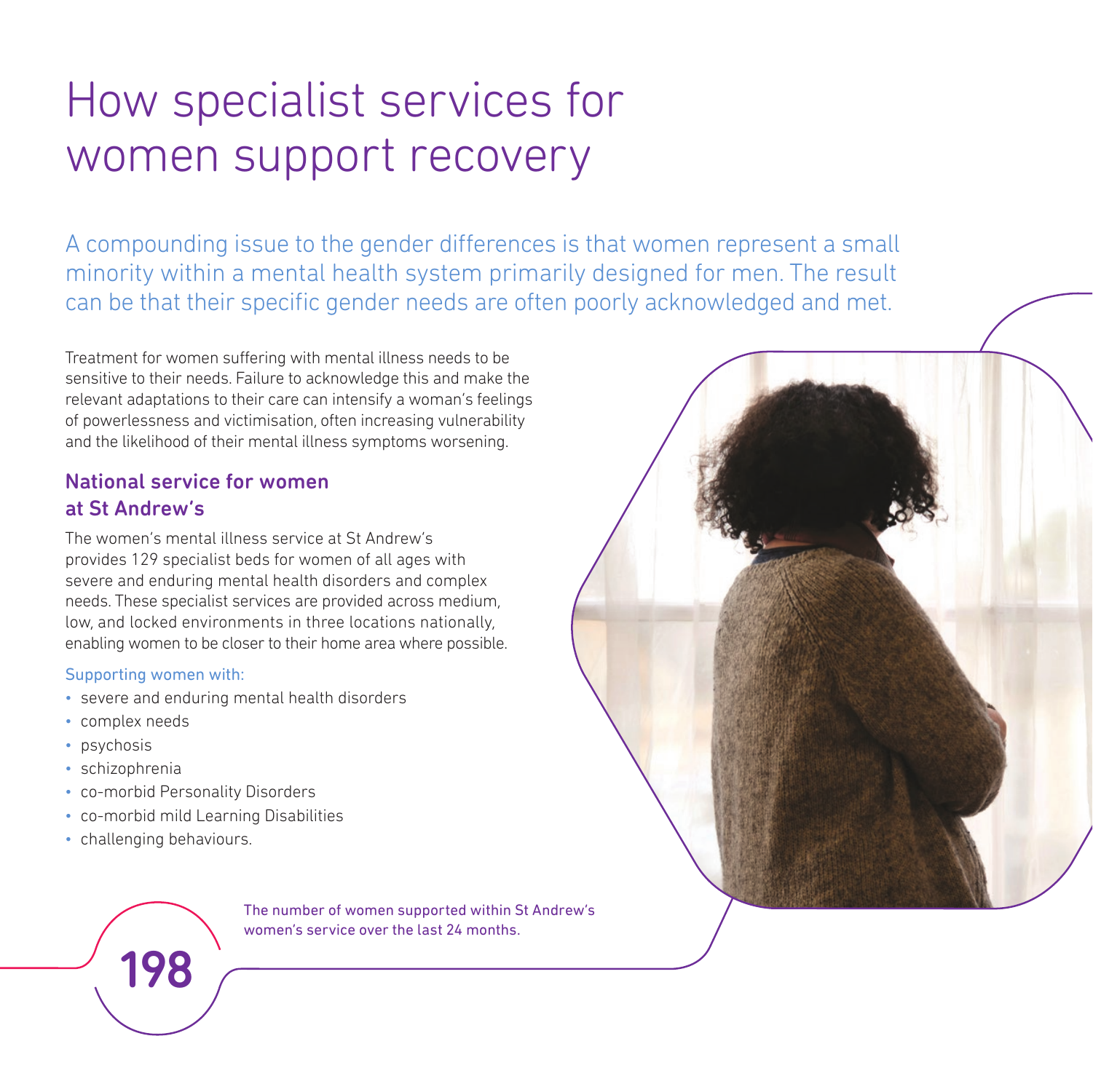## Women's mental illness service at St Andrew's

### Specialist services focus on:

- a much greater emphasis on relational security, providing a basis for safe and effective therapeutic relationships to aid recovery
- placing women in least restrictive environments not excessive to their specific levels of risk, enabling skills to be progressively developed and tested
- ward environments designed around the specific interests and preferences women have, aesthetically supporting recovery
- a high ratio of female staff and the inclusion of positive male role models across the specialist pathways delivering care for women
- a personalised approach to working with women, safeguarding against vulnerabilities
- models of therapy both specifically developed and adapted for women, helping to achieve the best outcomes
- placing women in environments which are all female and age appropriate, offering the opportunity for their physiological and social needs to be met through the hugely important peer interaction and support.

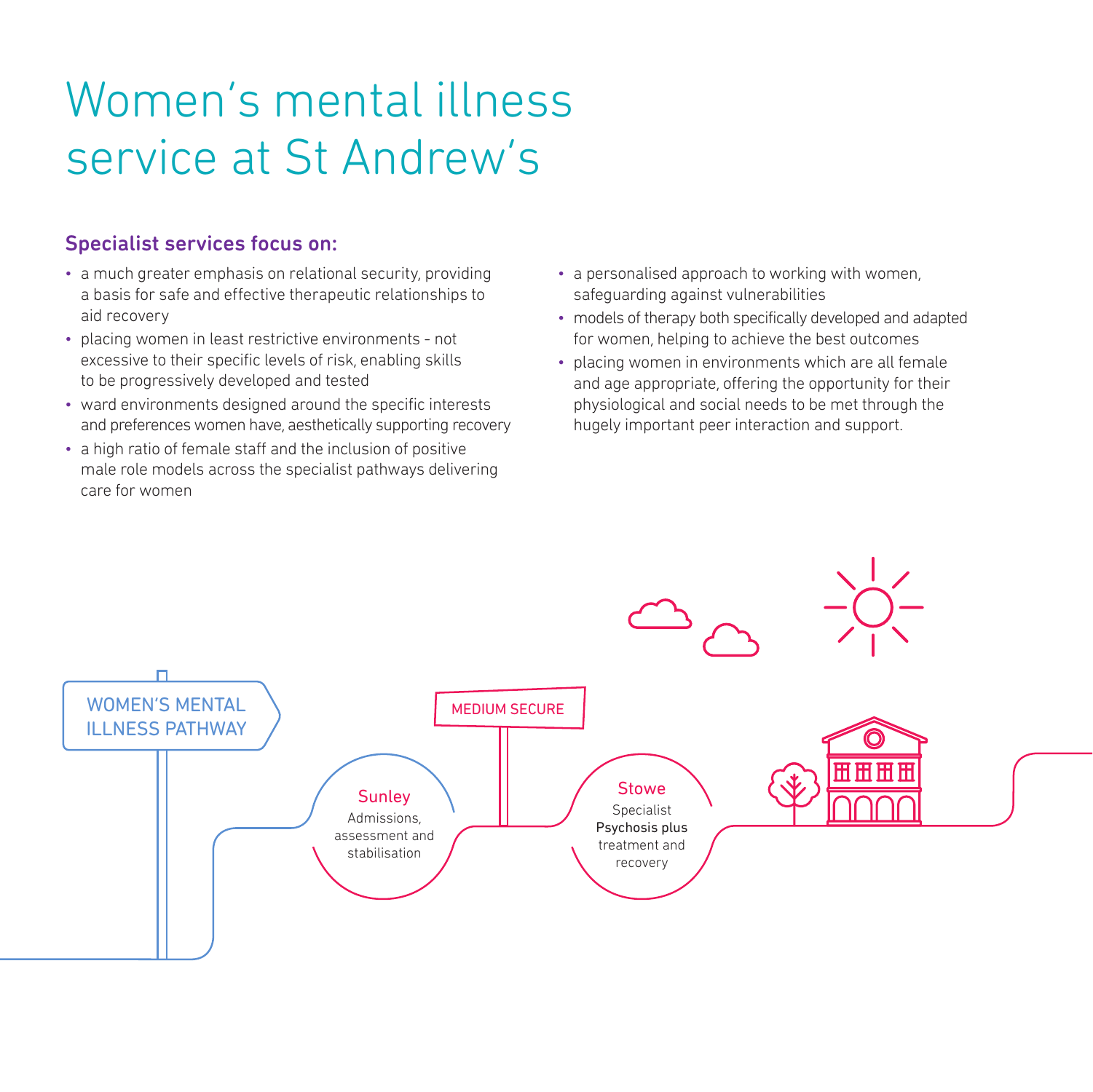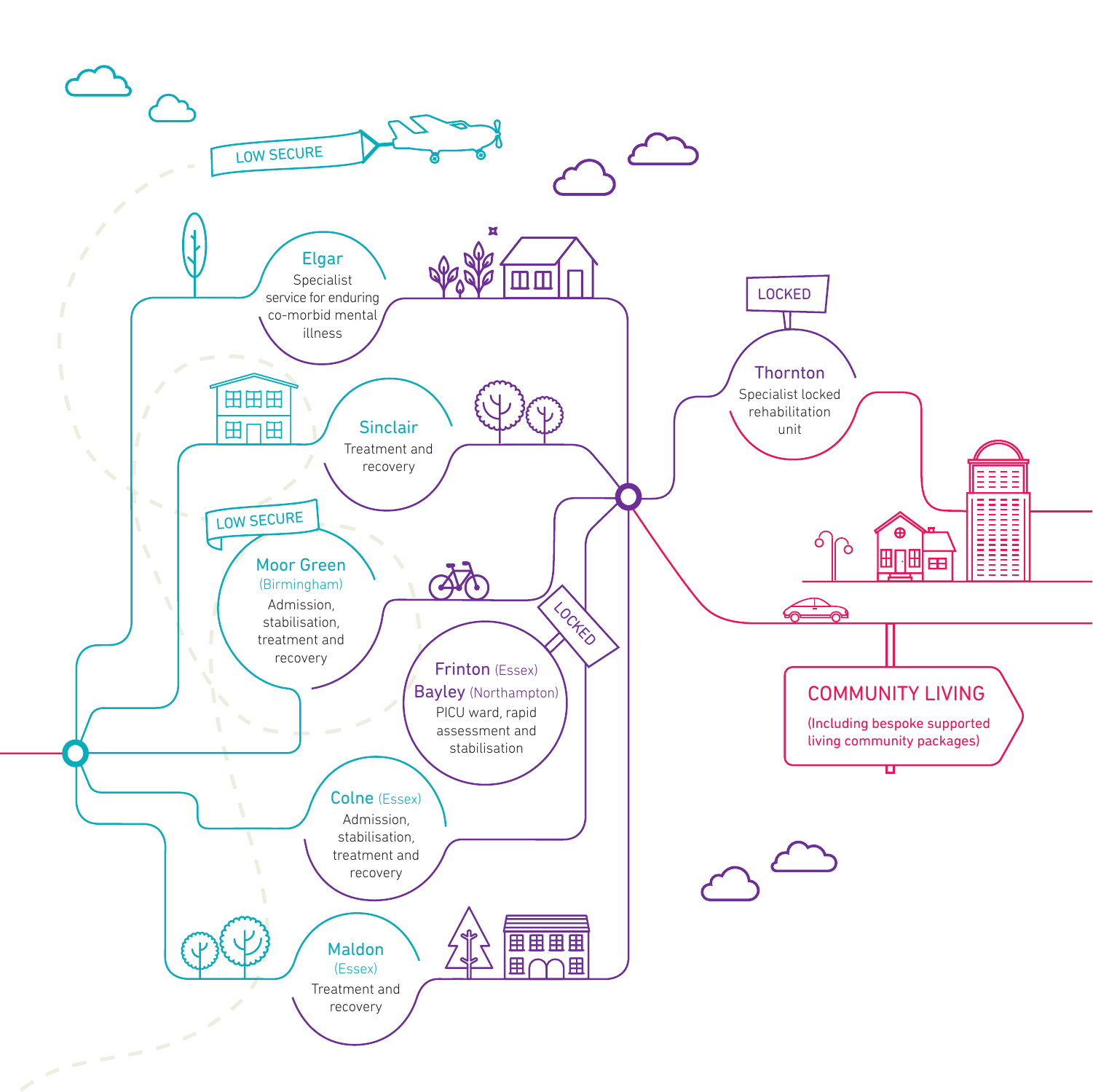## Holistic care for women

Recognising that a single approach to mental illness doesn't produce the best outcomes, St Andrew's has developed a number of specialist services for women.



#### Women's older age service - Elgar

Older women are especially vulnerable in general mental health services. They tend to have more physical health needs which can make them particularly exposed. Elgar, a Quality Network for Forensic Mental Health Services (QNF MHS) accredited older women's service, understands and addresses these vulnerabilities, whilst managing the risks and appropriately supporting older women.

### Women's Psychiatric Intensive Care Unit (PICU) - Frinton and Bayley

Based in Essex and Northampton, our PICU service for women offers rapid, gender sensitive psychiatric intensive care, in a supportive and safe environment.

Attention is given to rapidly assess and stabilise women. They are allocated a personal care co-ordinator within 24 hours of admission who, with input from the patient and the MDT, develops an individual care plan, setting personal goals to begin their recovery/discharge process.

### Women's psychosis plus service - Stowe

Women with psychosis often have complex needs presenting with multiple co-morbid conditions, offending backgrounds and challenging behaviours. Through a combination of adapted therapeutic and pharmacological approaches, Stowe ward is able to care for women who have psychosis and who may have failed in other placements, providing them with the tools required to better manage their condition.

### High dependency rehabilitation unit - Thornton

Although more complex, women are often more willing to engage in treatment than men and therefore achieve better recovery outcomes in rehabilitation services.

Evidence shows that around two thirds of patients, who receive treatment within specialist rehabilitation services, rather than generic mental health services, progress to successful community living.\*

Thornton ward provides specialist rehabilitation services for women with mental health disorders, providing a step to positively test risk and provide the skills required to discharge to successful community living.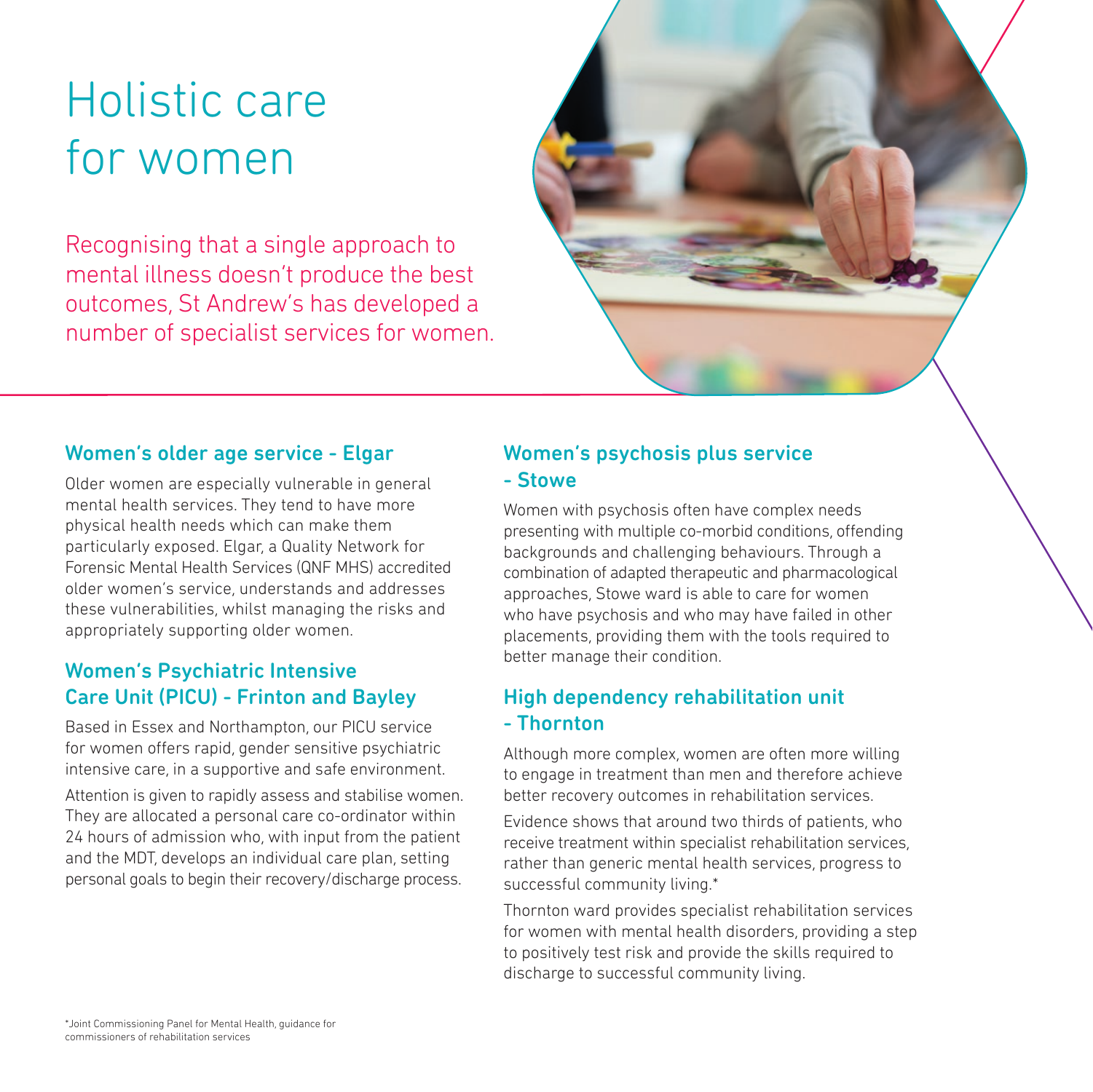## Specialist care

Women at St Andrew's are cared for and supported by a dedicated team with specific expertise in caring for women, whilst benefiting from access to the wider support services within St Andrew's.

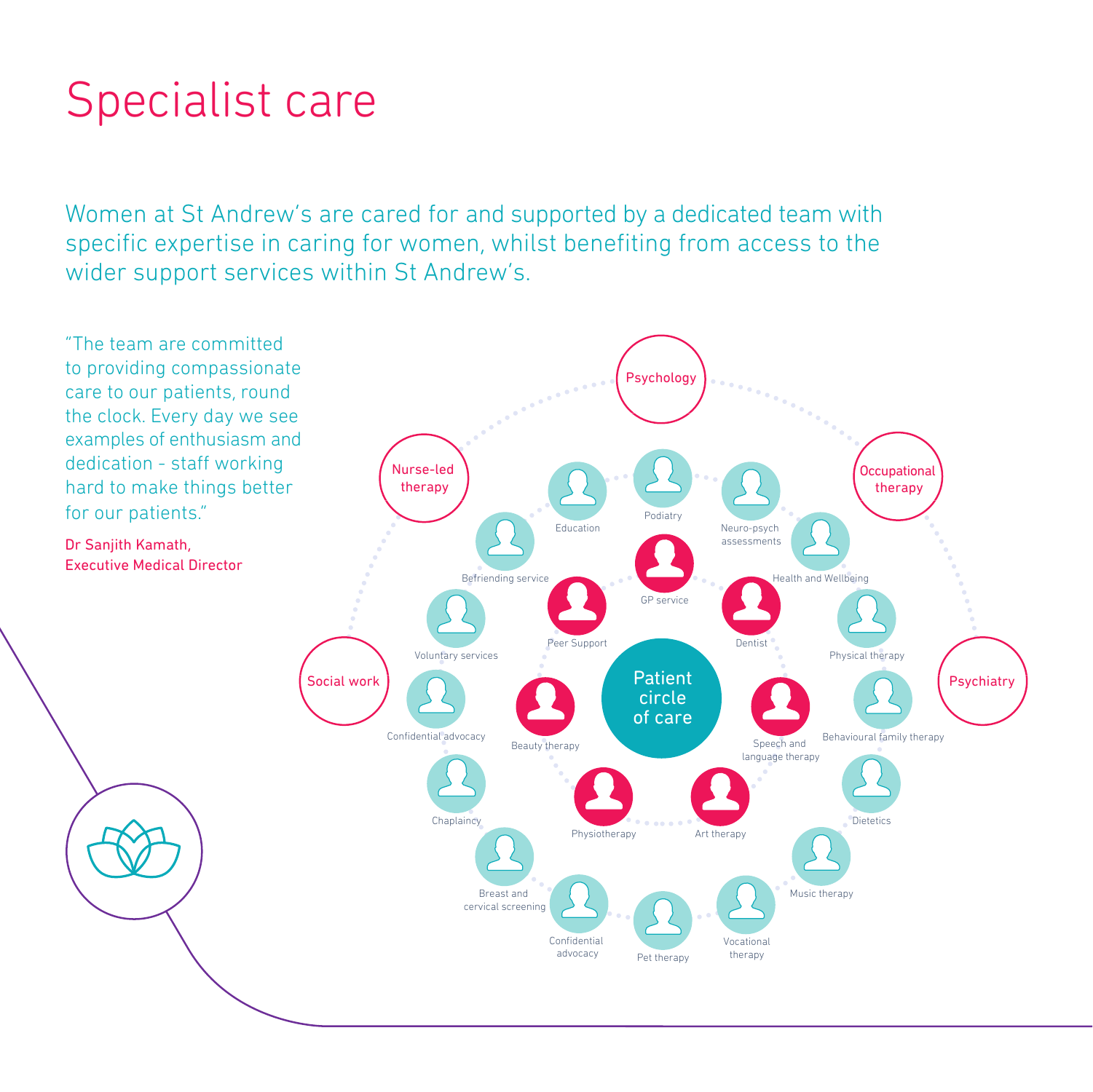### Messages of encouragement

'Don't take things personally. We are mental health patients at the end of the day. It's not all peaches and cream, but it will be rewarding for you when you see a patient progress by achieving a small goal in rebuilding their lives and then finally getting discharged.'

#### Some of the best things nurses have done for me

- Being persistent with me even on the tough days
- Taking the time to get to know me properly
- Getting to know my family, which is so important to me
- Building a rapport of trust with me
- Feeling that they care this has been the biggest part – feeling it without someone saying
- Even if a nurse just sits there and listens for a few minutes, this may be all we need. I think that this is the most helpful aspect of a nurse's role

"I have been at St Andrew's nearly two years and have moved through the service from admission to medium secure, and now to low secure."

"At St Andrew's I have gained more insight into the role of nurses and the positive impact they have on my care. For example, nurses make a positive impact at your Tribunals, CPAs, Managers hearings etc. The nurses spoke honestly and positively about me and because I was new to these settings, they took time to explain everything. Things like my section, pathway, and my care. They also explained things to my Mother who didn't know anything about hospitals."

Why Nurses are

important to me

Qualities nurses need - "I think that the qualities nurses need include trust, having an open mind and displaying care and compassion. I do not feel nurses need experience; this can be learnt and built over time. Nurses must be interested. This is not just a job. You have got to work here because you care and want to make a difference. Even if you help just one person, that person may then go forward and help someone else.

Persistence is crucial. You need to keep coming back. One day a patient won't want to talk but one day that same patient will accept help from you and that's when you've got to be there ready."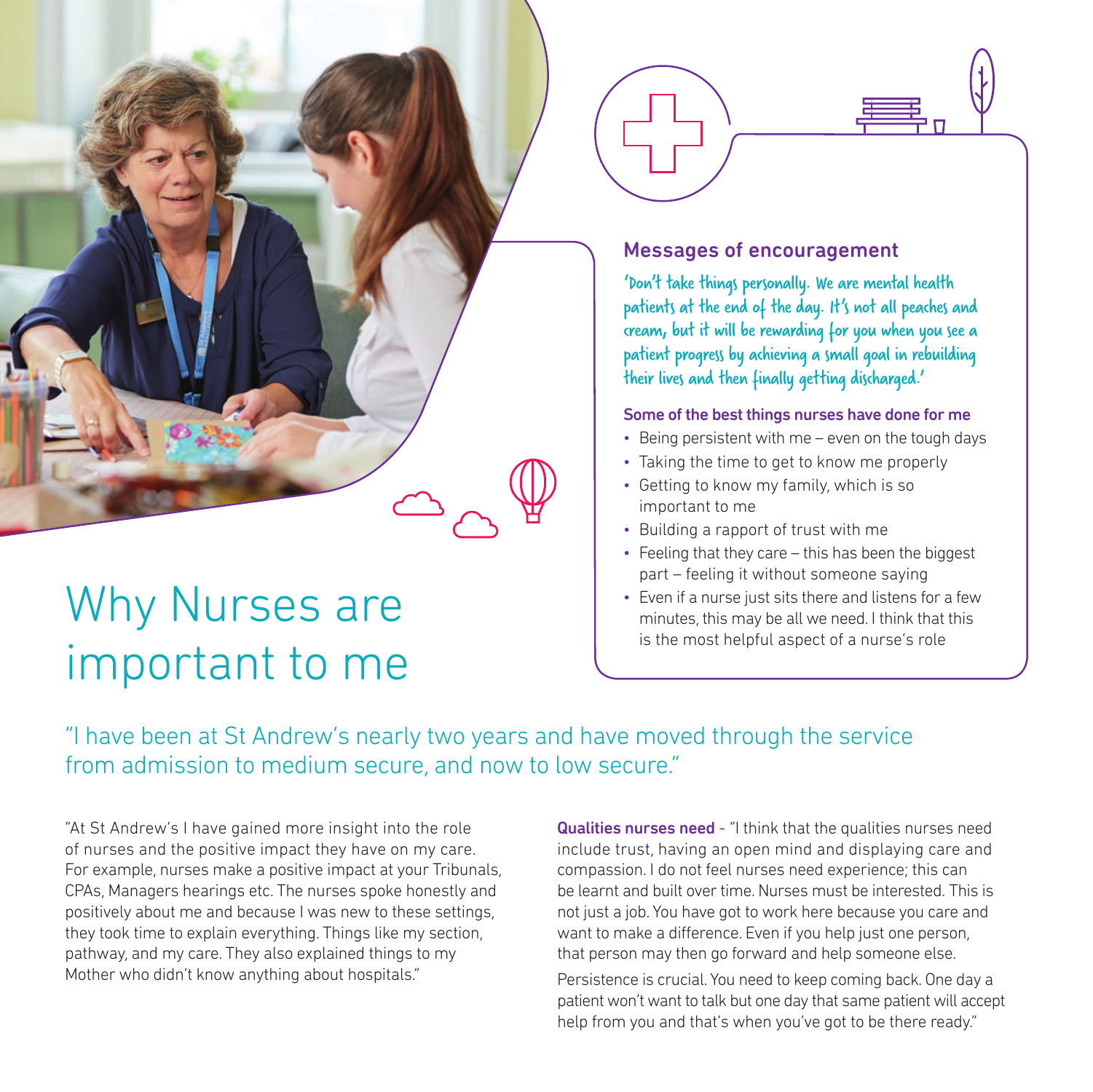## Interventions for women

Recovery within the women's service is supported by therapies and treatments which have been tailored to be gender specific and gender sensitive. Each therapy timetable is bespoke to each woman's needs, established through the comprehensive assessment process.

#### Therapies include:

#### Psychosocial Manualised Treatment Programme – developed by St Andrew's in response to the complex treatment needs of women. The programme is based on the assessment of core needs and is gender sensitive and gender specific. There are 15 treatment manuals within the programme including:

- dealing with feelings
- social problem solving
- interpersonal effectiveness
- understanding and overcoming substance misuse
- living with mental illness
- improving body image.

Outside of the group work, women are encouraged to engage in 'homework' to ensure the benefits of the treatment extends beyond the sessions into everyday life.

#### Cognitive Behavioural Therapy for

Psychosis (CBTp) - an adaptation of Cognitive Behavioural Therapy which aims to reduce distress associated with the symptoms of psychosis and improve functioning. CBTp typically progresses through the following phrases:

- Engagement and befriending building a therapeutic relationship and identifying goals
- Assessment of experiences collaborative exploration of symptoms and experiences
- Formulation development understanding the link between an interpretation of an event and subsequent behavioural and affective responses
- $\cdot$  Skill building cognitive and behavioural skill learning for specific psychotic symptoms, such as managing voices and exploring distressing beliefs
- Skill testing allows skills to be tested and adapted in real world scenarios to ensure the benefits of the therapy is applied beyond the sessions into everyday life.

#### Other interventions

- Elements of Dialectical Behavioural **Therapy (DBT)** – helping women to regulate and change emotions
- $RAID<sup>®</sup>$  applying principles of Reinforce Appropriate, Implode Disruptive creates an atmosphere of hope and understanding for women
- Positive risk taking helps to empower women as they learn from new experiences
- **BFT** Behavioural Family Therapy
- Mindfulness
- Substance misuse
- Anger management
- Occupational Therapy interventions.

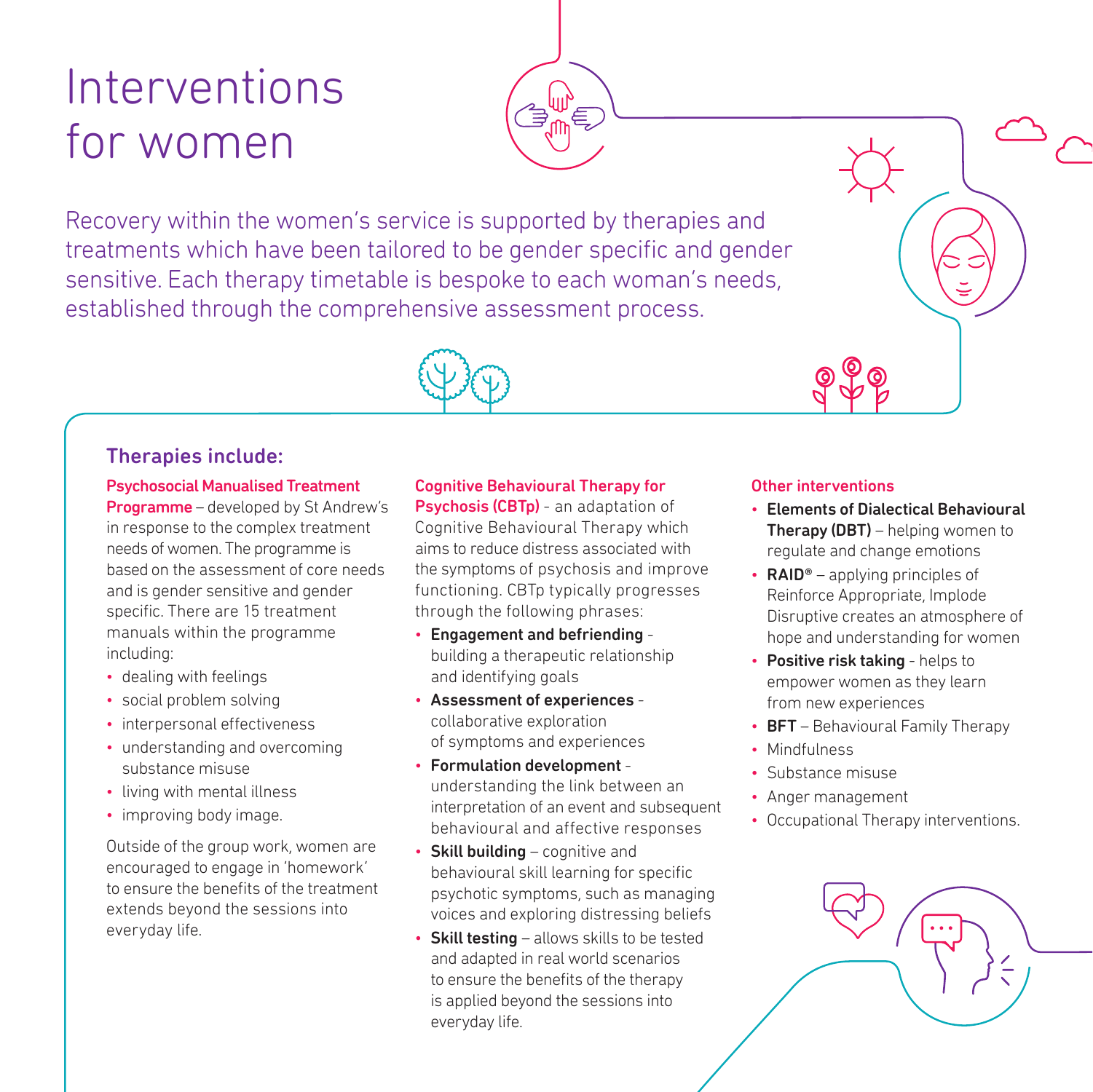## Safewards at St Andrew's

Based on research from around the world, Safewards is an initiative which focuses on reducing conflict and containment within psychiatric environments. From an initial 300 interventions, 10 were chosen based on their effectiveness in blind randomised trials. The results were a 15% reduction in conflict and 24% reduction in containment.





Recognising these benefits, St Andrew's uses the principles of Safewards across the women's mental illness service.

#### Examples of the Safewards Interventions include:

- Messages of hope on the day of their discharge, each patient has the opportunity to write a message of hope and positivity for new patients coming on to the ward.
- Knowing each other a "getting to know each other" folder is held on each ward where members of staff and patients can provide information about themselves that they are happy to share. Sharing information, such as hobbies/interests and favourite TV programmes, in this way helps to develop good therapeutic relationships.
- Positive words staff and patients focus on using positive words, such as mentioning something positive about each patient at handover.
- Soft words posters are located in each of the wards where staff can add suggestions for respectful and polite ways of interacting in the different situations they face day-to-day with the patients they care for.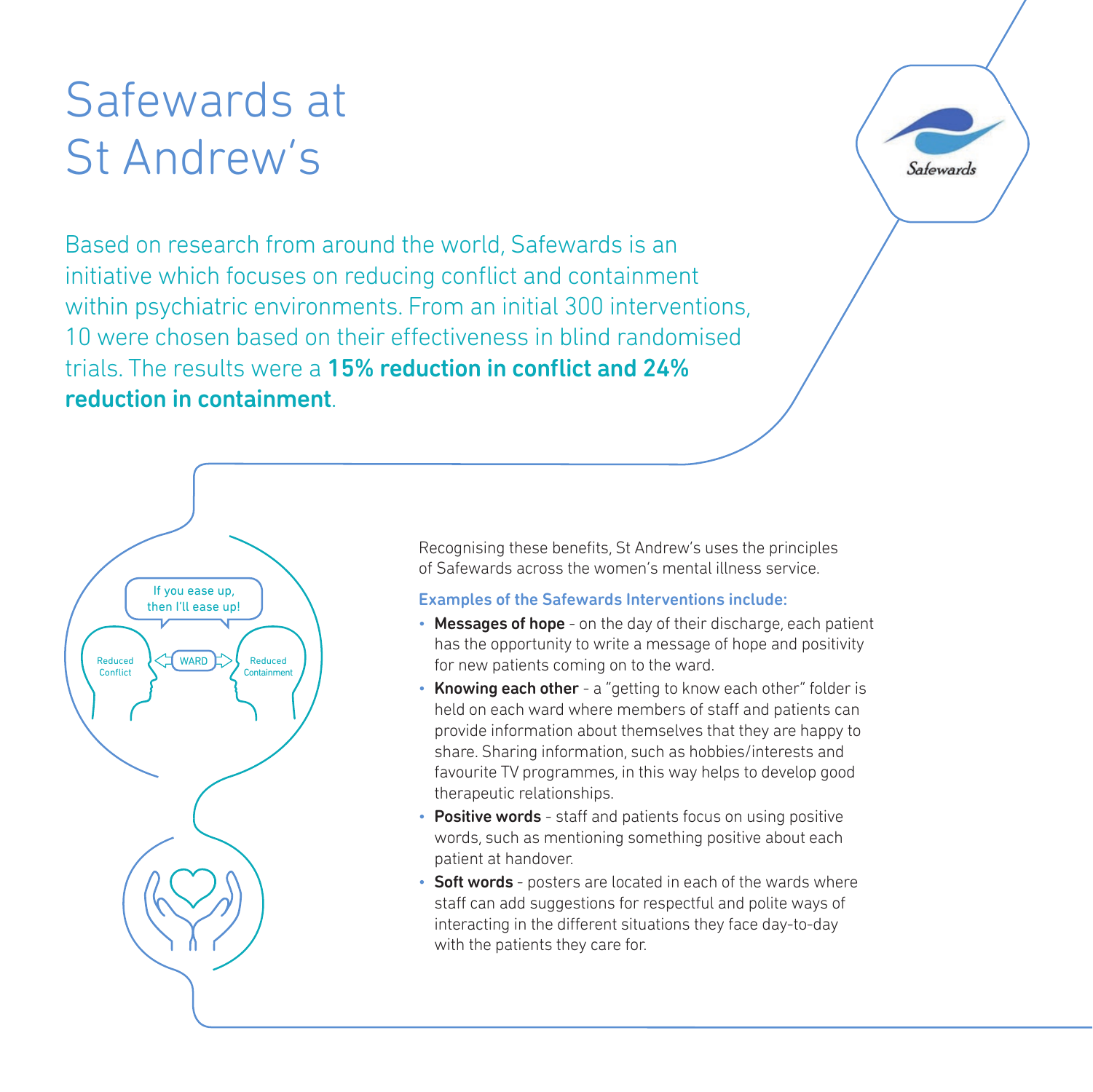## Living with mental illness

Helen\* has a long history of mental illness and was referred to St Andrew's directly from prison.

She was assessed by St Andrew's and found to be most suitable for **Stowe Ward**, a medium secure unit specialising in Psychosis plus, providing bespoke and comprehensive care for women with complex mental illness.

After comprehensive assessment and therapeutic input from the pathway team, Helen is making good progress and working towards a discharge in to community living.



Plan for discharge progresses